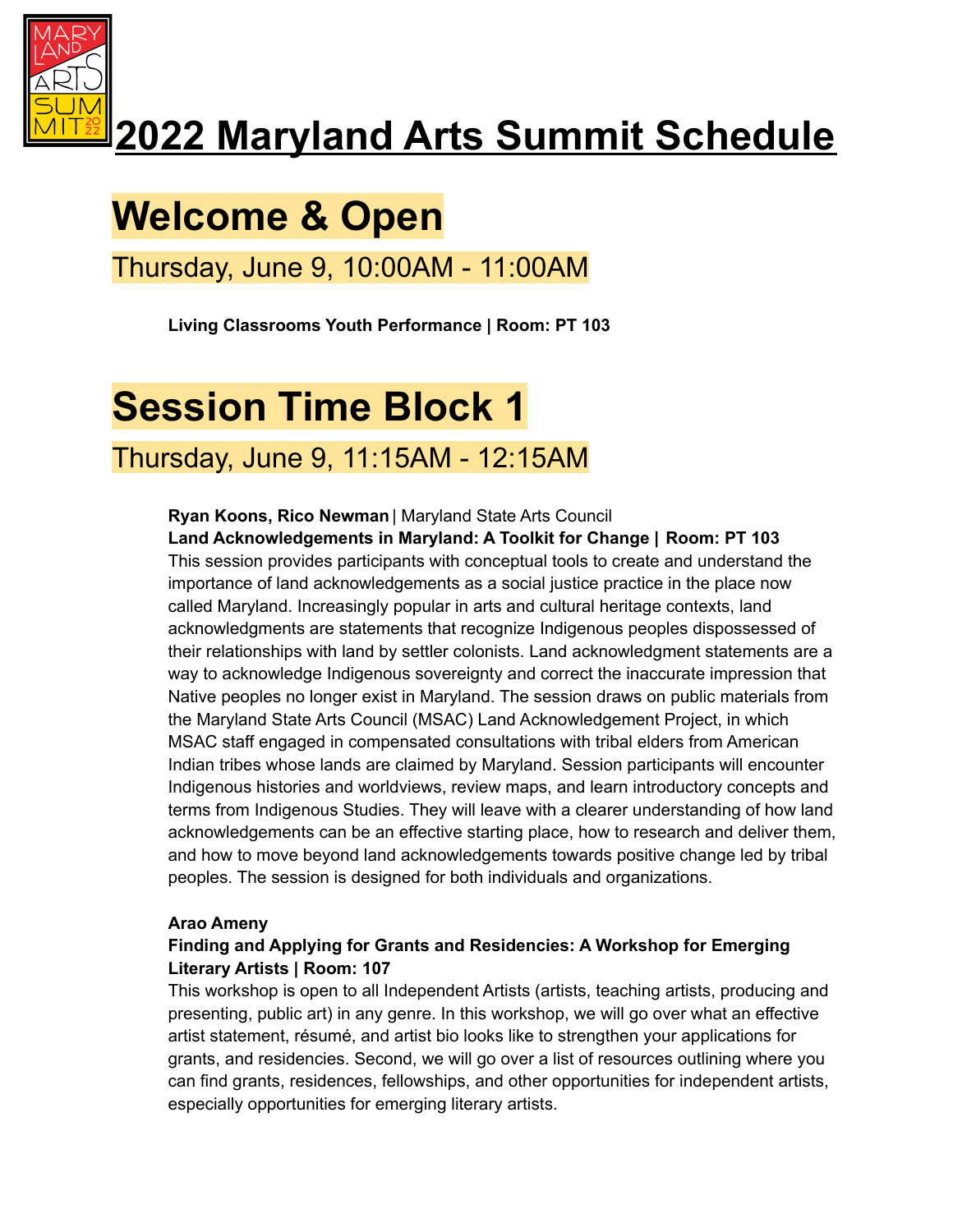

#### **Eileen Cave**

**"Artivism"- Teaching Social Practice Through Creative Learning | Room: 132** At Arts'tination, PGAHC offers creative learning through its workshop series using the Social Justice anchors of identity, diversity, justice and action to guide topics. Participants will briefly explore three workshop programs: Infinite Creativity: Inspired by Yayoi Kusama, Patterns in Nature: Inspired by Walter Anderson and Alma Thomas, and Artful Meditations, as examples of an arts organization achieving social impact and SEL recovery. The hands-on artmaking exercises and shared resources will provide participants with a sample of takeaways to engage their own communities. Explore the seven motifs, color theory and more, no artistic skills are required!

#### **Ivy Daniels** | Prince George's County Public Schools

**Building Electronic Paper Circuits on Our Way to Interactive Media Art** | **Room: 234** Paper circuits make use of familiar craft materials such as paper, tape, and stickers to build projects that can come to life through the power of circuitry. Learners can use these materials as a friendly on-ramp into a new world of physical computing in the arts. Because paper is such a flexible artistic medium, combining it with circuits expands ideas about what technology can look and feel like, nurturing artistic creativity and personal expression. During this session, participants will explore the world of paper circuits through hands-on activities using simple circuit and parallel circuit templates, circuit stickers (surface-mounted LEDs in a reusable sticker form factor), and copper tape, integrated into their own artwork. Attendees will be able to construct a working circuit, understand how electrons flow and know that paper circuits can be a gateway to inspiration and understanding for those students who are interested in using technology as an art material through inexpensive and readily available art materials.

### **David O. Fakunle**

### **The Lion's Side: The Utilization of Storytelling for Transformation in Arts & Health** | **Room: 229**

The workshop will take participants through the basics of storytelling, as well as provide opportunity to practice the skills and concepts introduced. Additionally, the workshop would navigate participants through public health, its purpose and why now is the time for more involvement from the arts and culture sector. By the end of the workshop, participants should be convinced they are all storytellers, think more critically about the stories they tell, and be encouraged to elevate the public health impact of their creative work.

### **Allison Weiss, Shanye Huang, Doug Peach** | Sandy Spring Museum **Making Space for the Arts: Using and Sharing Resources** | **Room: 108**

How do Sandy Spring Museum and folk artists collaborate to create public programs using the museum's resources and the artists' creative energy? We share our staff expertise, and facility and equipment with artists who have ideas to share with a larger audience. What results are exhibits, performances, workshops, etc that are created with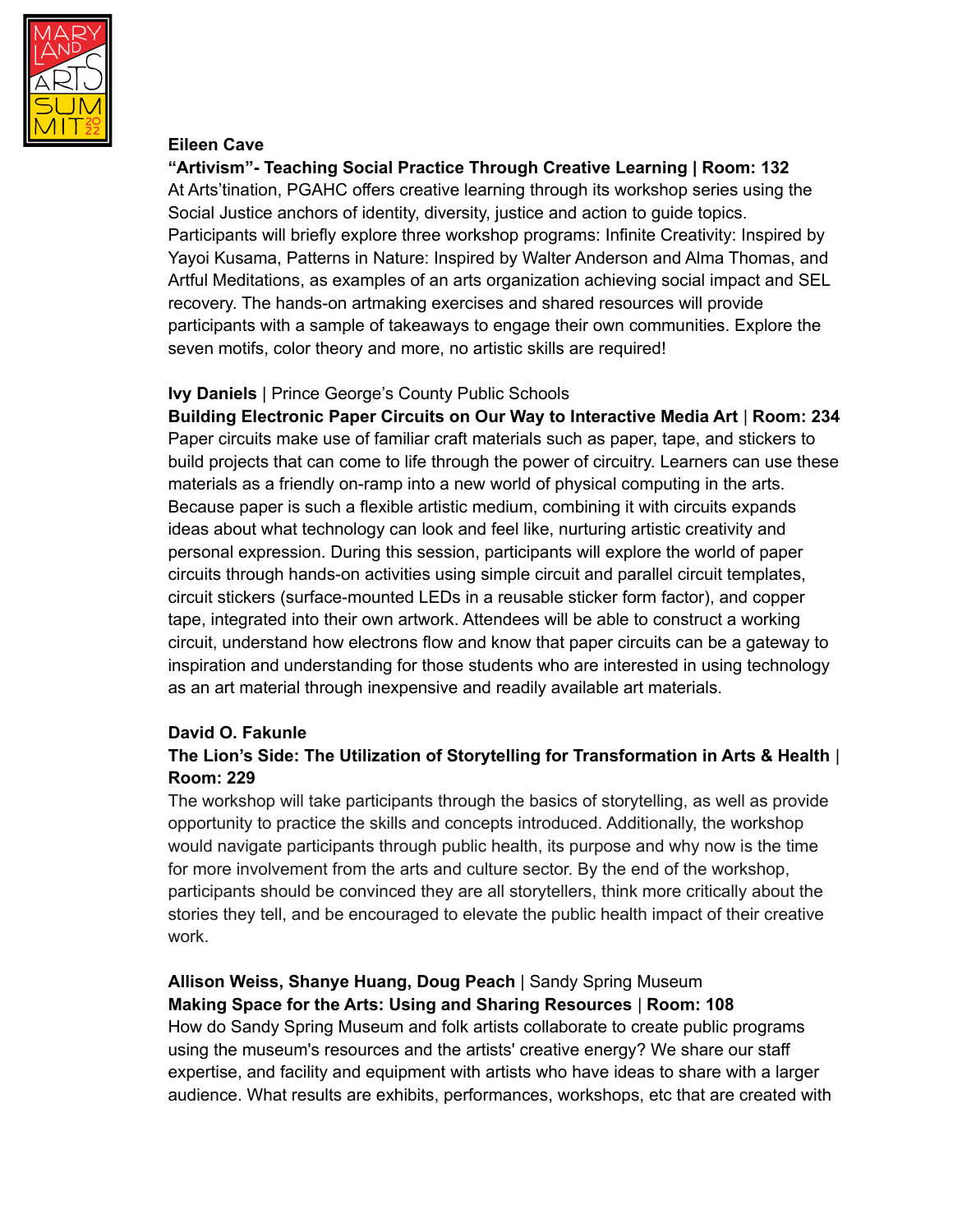

the artist maintaining control over the end product. It's not that these are unique programs in a museum setting. What is unusual is our process of sharing resources and authority. We support artists in whatever way they wish: We help artists write grants. We provide marketing assistance. We help them realize their ideas. And our newest service is a Digital Folklife Lab filled with equipment that is available for free use by folk artists. We will present from both the perspective of the museum and the artist how this arrangement works and what each side needs to contribute. We also will engage the audience to learn more about what resources artists are looking for. Our goals are (1) to bring awareness to our collaborate programming model so more artists will benefit; (2) to learn more about what resources will benefit potential collaborators; (3) to inspire other arts organizations to be open to the idea of shared authority.

## **Lunch Day 1**

## Thursday, June 9, 12:15PM - 1:30PM

### **Jennifer Ridgway, Denise Jones, Khaleshia Thorpe Price Hey Independent, Discouraged by lack of support for you as a business? Let's talk. | Room: 234**

Independent artists are small businesses who straddle the for-profit and non-profit world in their accounting. This complicates their personal and business finances, making them a vulnerable population experiencing obstacles without the traditional employee benefits of healthcare contributions, pensions, sick leave, and the security of tenure. In this session, participants will consider, How might Maryland's Commerce Department and other policy makers and state leaders provide sustaining support to its creative entrepreneurs who operate as small businesses?

## **Session Time Block 2**

### Thursday, June 9, 1:45PM - 2:45PM

### **Ann Bracken, Linda Joy Burke, Liz Henzey** | Wilde Readings Poetry Series, Columbia Art Center

### **Enhancing Community Engagement Through the Arts | Room: 108**

Join Wilde Readings Poetry Series hosts Ann Bracken and Linda Joy Burke and Columbia Art Center's director Liz Henzey for a discussion of their collaborative venture to engage the community with literature and visual arts. They will share the ins and outs of running a literary reading series and how they work together to share space and expand the network of arts' audiences in Howard County and beyond.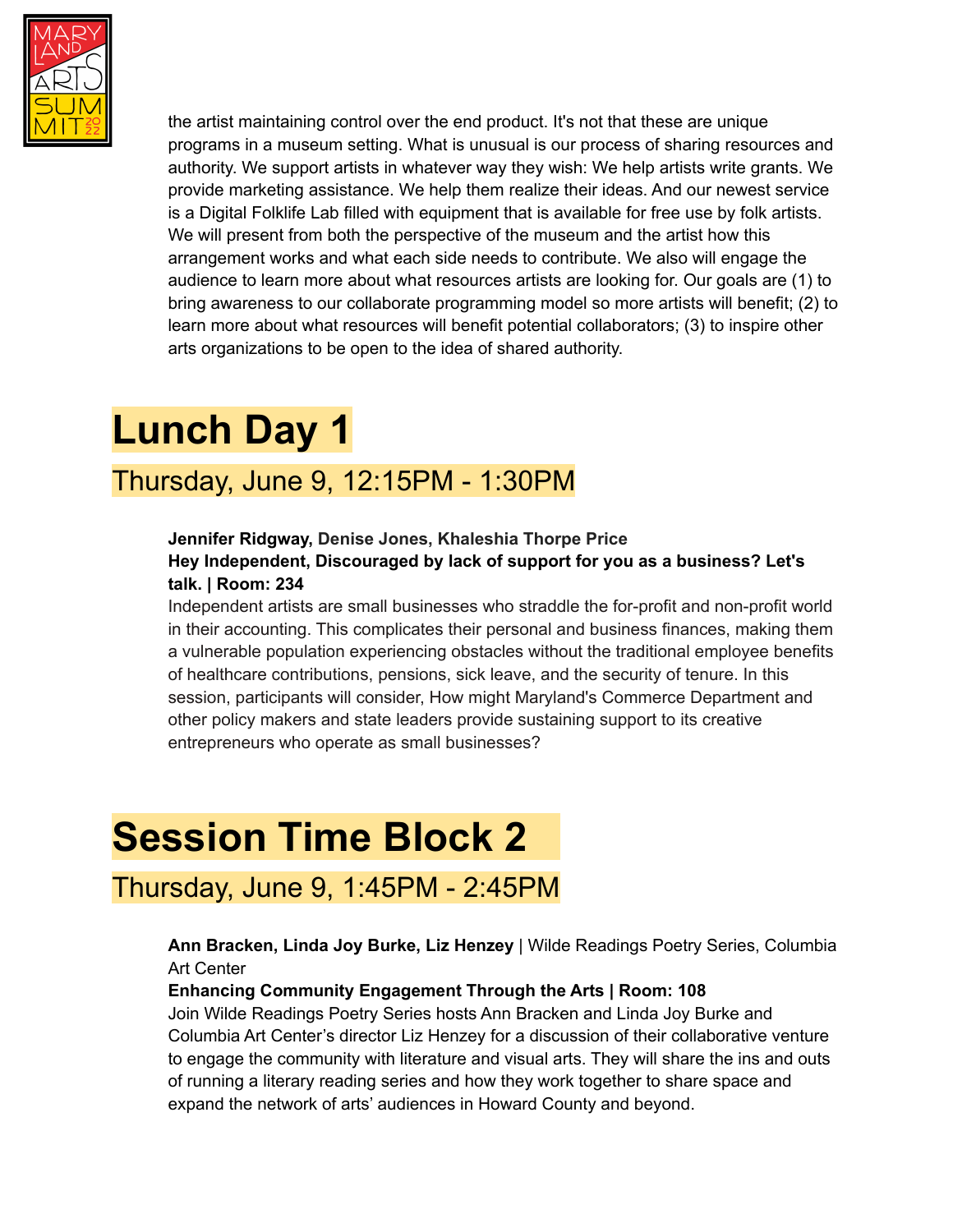

### **Denise Jones, Jennifer Ridgeway Building a Public Narrative: Road to TA Leadership** | **Room: 234**

This session will take participants on a journey of building a public narrative of leadership in arts advocacy, from understanding core competencies of an Arts (Education) Leader; to what an effective advocacy pitch is and how to build one; understanding stakeholders in building your sphere of influence; to planning, structuring, and writing your pitch and call to action. Goals for this session are to help participants to understand that they are a valuable part of the arts ecosystem, that their voices matter in arts advocacy, that they are capable, perhaps a most important voice in elevating needs and concerns of Teaching Artists and others in the arts ecosystem, and lastly, to impart a roadmap for growth in arts advocacy, wherever they are now. Participant self-evaluation of achieved goals are learning resources that help in building a broader and deeper network, and messaging that urges policymakers to reimagine the role of Teaching Artists, arts educators, independent artists, arts organizations, and others in the arts ecosystem, and the great economic and social contributions which support and bring unimagined value in contributions to our communities.

### **Tiffany Richardson, Chaz Salazar, Laura Colgate** | National Philharmonic **National Philharmonic - Harmonic Justice: The Role of the Arts in Social Justice | Room: 132**

In 2020, NatPhil partnered with Pretrial Justice Institute to launch our Harmonic Justice series, an initiative that centers the topic of racial equity in classical music. This June, NatPhil's team of panelists will lead a panel session reviewing our journey within Harmonic Justice, centering the topic of the arts role in social justice. Modeled after our existing Harmonic Justice Town Hall events, our Maryland Arts Summit session will begin with a panel discussion that folds in community members to be a vibrant part of our session. We strive to use this opportunity to bring the broader Maryland arts community into this conversation and, more importantly, into this work. Through key partnerships and community, our efforts are amplified, and this session provides the Maryland arts community a safe space to engage with this topic. We will discuss how arts organizations and artists can begin this work themselves, and meaningfully engage their community with their work. Following the session, we will provide a survey with key questions and prompts for reflection about the areas discussed to be shared anonymously with NatPhil. Additionally, this survey can be used within participants' own organizations and community spaces.

### **Aaron Rice**

### **Museums In The Metaverse: Sustainable Collections Management, Deep Spatial Data and Digital Twins | Room: 123**

The current process of collections information management, digitization, archiving and conservation at community based museum exhibits is slow, costly, and can't scale. Nobody benefits from a collection that is not seen and not accessible no matter how significant the objects are sitting in the storage room. How do you measure engagement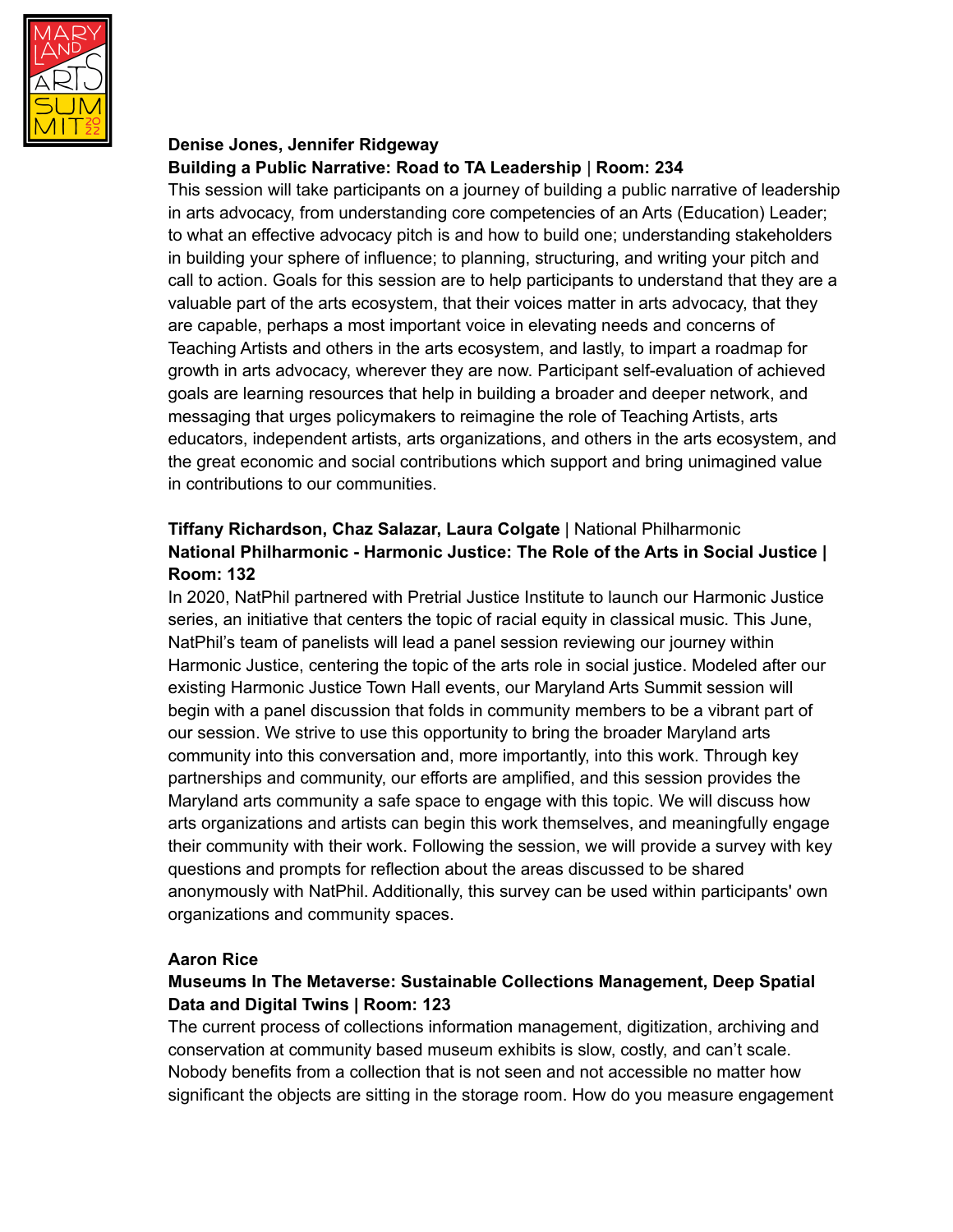

with collections when museum stakeholders face root problems like staffing and recruiting that undermine efforts to grow, optimize, or transition their exhibits? Some people think of museums as these old stuffy places where old things go to die that nobody cares about. Creating a "Metaverse Ready," 3D Digital Twin of the museum and its exhibitions expands the circle of knowledge exchange and it is a form of online virtual tourism. The golden opportunity of the pandemic was for every institution to create a Digital Twin that enables museums to extend the stories, the life and the metadata of exhibits by scanning them today, archiving securely in the cloud and sharing "same day, VR ready" Digital Twins with everyone from scholars, visitors, members, students, staff and people all over the world who are just looking for the best ways to experience your museum. At the end of the day it's all about impact.

#### **Adiante Franszoon**

### **Adiante Franszoon, woodcarver - Afro Diasporic Maroon Arts from the Suriname Rainforest | Room: 107**

I learned wood carving from my father, and uncles, descendants of Africans who escaped from slavery and settled in the rainforests in Suriname on the north coast of South America. In Baltimore, during the past 40 years I have continued to carve and adapt my craft to make furniture, wall art, jewelry and other items. In this session I will show slides and videos of Saamaka (my tribal group) Maroons carving, embroidery and other crafts, music and dance, as well as my own work and demonstrate my carving technique.

In this session I will describe my journey as an artist and traditional craftsperson. I will also demonstrate carving and show slides of the Suriname interior. My goal is to increase participant's knowledge and understanding of this unique tradition of Surinamese Maroons- a not well known aspect of the African Diaspora. I hope to inspire other crafts people in their work, and arts organizations to include my work and similar in exhibitions and installations. We will ask participants to complete a survey following the session.

### **Bmore Youth Arts Advocacy Council (BYAAC): Grey Dylan, J'Naya Harris, Carrie Snowden, Dinell Boyd, Belladonna Boateng,Gabriella Caba, and Barri Senaé Moore**

### **Got Art? Youth-led Panel on Arts Equity | Room: 229**

We are members of the Baltimore Youth Arts Advocacy Council (BYAAC), a program of Arts Every Day. We are a group of eight youth creatives dedicated to fighting for the Arts in Baltimore City Public Schools. We want all children to have experience with the arts no matter where they live or what school they attend. This is a call for equity in order to give students their right to the arts.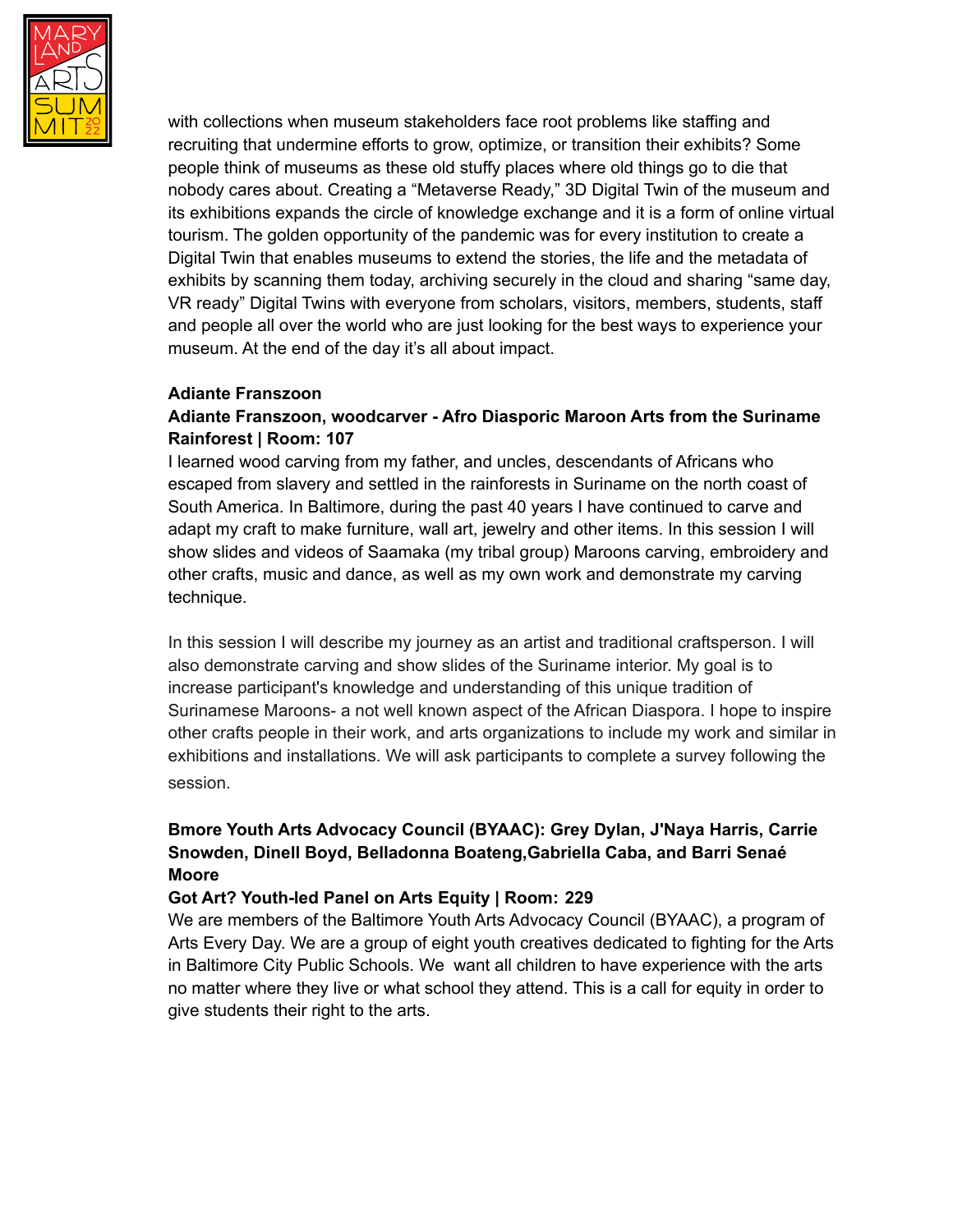

## **Session Time Block 3**

Thursday, June 9, 3:00PM - 4:00PM

### **Boutzie R**

### **The Role of the Visual Designer in Today's Contemporary Society | Room: 132**

The nature of the session will explore how the creative process of the visual designer will ultimately shape the progression of our contemporary society. Giving insight as to how the visual designer role is the same as the carpenter's role. Our creative process helps lay the foundation to foster better efficient living systems for our world. Researching and conducting experiments that will shed light through various forms of visual communication; the emotional and psychological behaviors within our communities. Helping the visual designer (artist) understand their role in society through their own creative process.

### **Michael Hunter Thompson**

### **Fade To Blue: Photography Meets Community Meets Preservation Project | Room: 107**

Learn how a local photographer's idea to take a photo inside his empty, vandalized high school brought together the community in which it served for generations. Allegany High School on Sedgwick Street in Cumberland, Maryland served its community for almost a century. A new facility was built in 2018 and the old building sat vacant, awaiting demolition for four years. Michael Hunter Thompson, with the help of Allegany County Commissioners arranged a ten day photo shoot at the school in its poor condition before it was too late. Using social media, Thompson organized the shoots, attempting to capture a coming of age. The community embraced the concept: Staged figures throughout the interior and exterior. Each photograph a different cross section of high school life. Thompson had 500 alumni and former staff, from the class of 1942 - 2021 participate in the images. Although the condition of the school was very poor, the figures in the images were set up like school was in session. At its core, this is a photography project. But once the emotional community rallied around the concept it became much more. We will go over how the idea originated. How it got off the ground. How it became an exhibition and inspired another with current students at the new facility. How the community stayed engaged for two years awaiting the exhibitions. How it has became financially self sustaining through grants, donations and sales. How it became a historical preservation project. And finally how others could use this project as a model moving forward.

### **Hiram Larew, Diane Wilbon Parks, Melanie Kincaid SPEAKING BACK TO HUNGER: Poetry X Hunger | Room: 108**

We are asking the following questions: How can we share the multi-cultural history and practices of visual storytelling that are dominated by euro-centric authors and make them more relevant with new Black and Brown audiences? How can we further the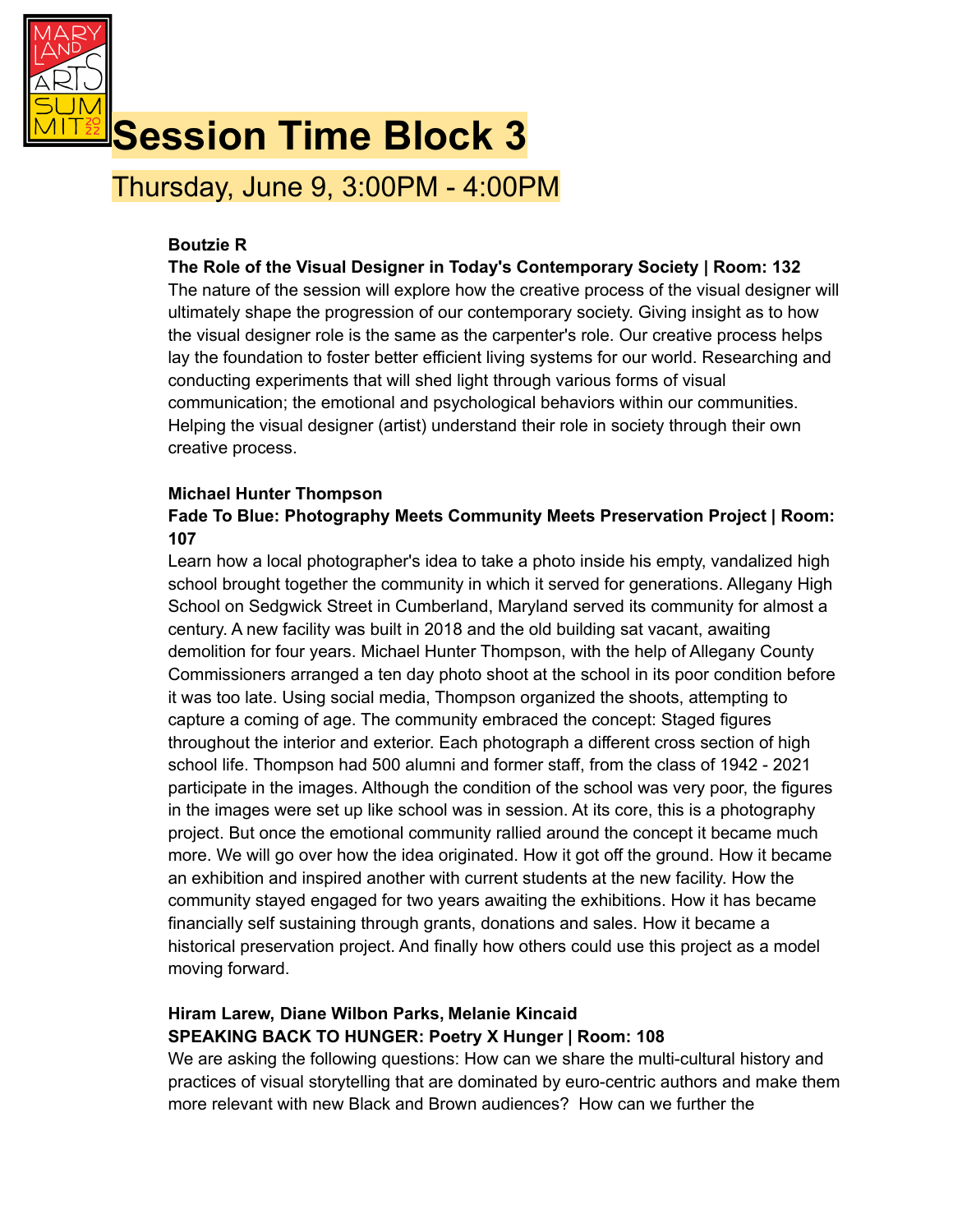

conversation on contemporary, local practices of puppetry, mask-making, and crankies with local artists in the field? And finally, how can we merge social justice efforts and visual storytelling by bringing together activists, cultural organizers, educators, and artists into spaces where everyone has the tools and freedom to create collaboratively?

### **Adam Holofcener, Frank McNeill**

**Mind Your Business: Legal and Financial Workshop for Artists | Room: 229** In partnership with Maryland [Volunteer](https://mdvla.org/) Lawyers for the Arts, PNC [Bank,](https://www.pnc.com/en/personal-banking.html) Maryland Citizens for the Arts presents Mind Your Business, a legal and financial workshop for artists. This traveling event, presented twice a year around the state, is a symposium to help the state's creative class better navigate budgets, contracts, copyright laws, insurance, and more.

### **Tyde-Courtney Edwards | Ballet After Dark Reprocessing, Rebuilding and Reclaiming with the Healing Power of Dance! | Room: PT 103**

This trauma-informed movement series will introduce participants to the 7 fundamental steps of ballet, dance as a tool for social impact and a screening of the short film, Ballet After Dark.

### **MSAC Info Session I for Independent Artists | Room: 234**

Staff from the Maryland State Arts Council (MSAC) will share an overview of resources and opportunities available to independent artists, including: Creativity Grants, Independent Artist Awards, Heritage Awards, Folklife Apprenticeships, Public Art Across Maryland Grants, Emergency Grants, and Professional Development Opportunity Grants. Staff will also review the process for joining the MSAC Touring and Teaching Artist rosters, professional development offerings, and plans resulting from a year-long process of developing an artist employment initiative. Goals for participants include: 1) gaining a greater understanding of the opportunities that are available through MSAC to fund or inform artists' work; 2) making connections with MSAC staff; 3) removing barriers to accessing public funds and resources by getting answers to questions about MSAC opportunities. MSAC staff also hope to gain insights about the accessibility of MSAC's programs and the transparency of its processes through dialogue with participants.

## **Session Time Block 4**

Thursday, June 9, 4:15PM - 5:15PM

**Olu Butterfly, Grim Jackson** | DewMore Baltimore **Put Some Slam On It: Using the Art of Slam to Lively Up The Class | Room: 123**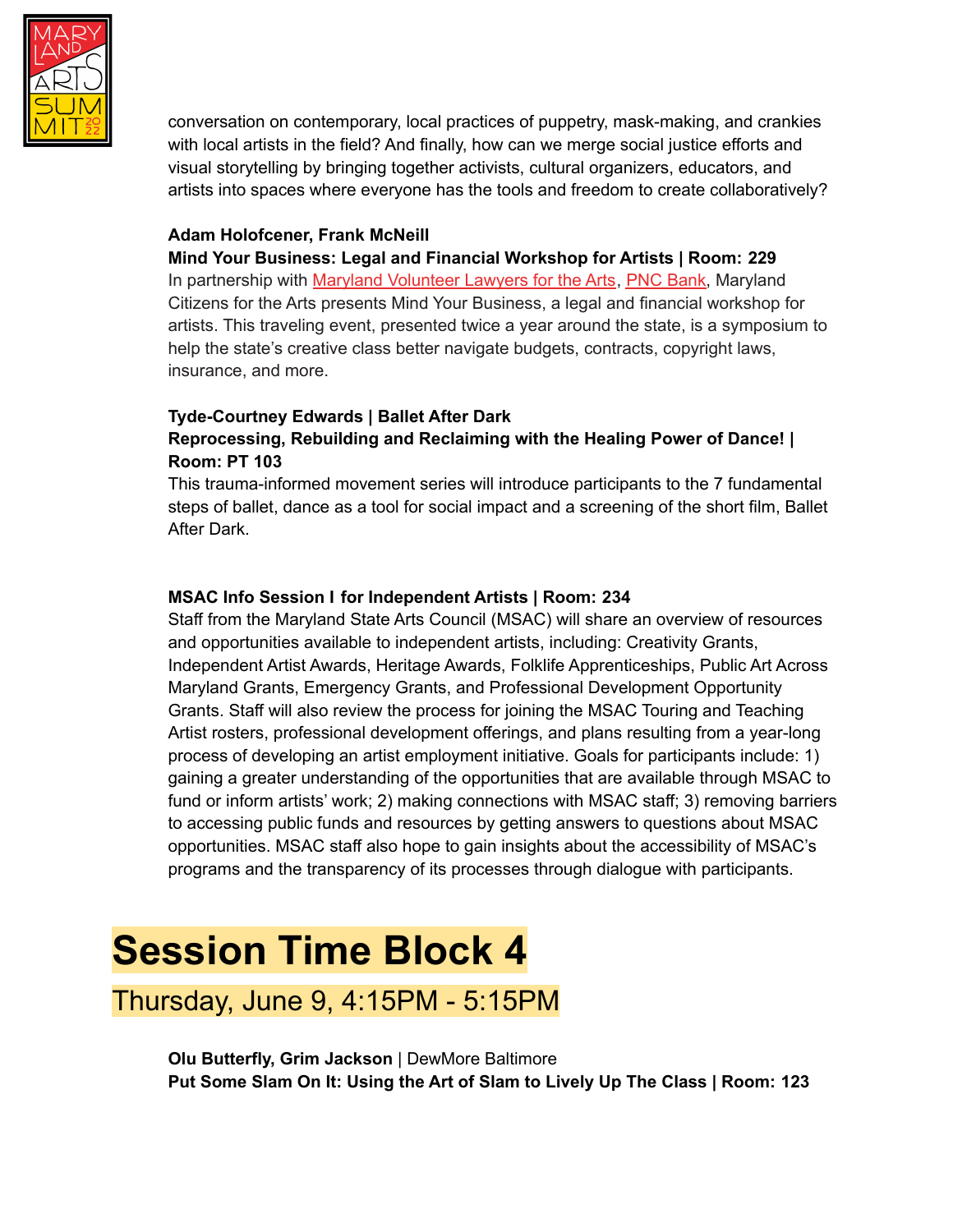

What is a poetry slam and why do we use it? A poetry slam is a competition in which people perform poetry before a live audience and a panel of judges. In the spirit of rap battles in hip hop and sound clashes in reggae, it is a high energy competition where artists dig deep and go all out inspired by their audience. Crafted and prepared pieces are judged by invited judges or randomly selected neutral audience members and scored in a mathematically sound way. The Points Are Not the Point. Though points are given, they are NEVER the point. It has the appearance of a war but the competitors are on par. Dew More will give participants in this PD everything they need to throw their own successful slam. Slam has been used successfully in classes because the competitors/students have to dig deep into their subject matter to create or recite pieces and bring energy and excitement to the topics.

### **Katherine Offutt, Tyler Clifford, Tariq O'Meally** | Flying V, The Clarice Smith Performing Arts Center

### **Moving Forward by Moving Power Around: Decentralizing Decision-Making and Dismantling Power Structures in Artistic Programming | Room: 132**

As the arts' world continues to turn, organizations are taking new and different strides to prioritize equity not only with the art and artists they present, but in the ways their administration can meaningfully alter its processes and structures. In the past few years, small producing org Flying V, and large presenting org The Clarice Smith Performing Arts Center have both adopted Shared Leadership models; they have moved away from traditional accountability and power hierarchies, and intentionally distributed decision-making and leadership through teams of staff instead individual artistic directors. During this presentation they will share the similarities and differences in their journeys to a new type of arts leadership, the struggles and successes they've encountered in implementation of Shared Leadership, and the reasons that the model has been worthwhile for their organizations.

### **Peter Dayton** | Arts Education in Maryland Schools

#### **AEMS: Arts Advocacy Programming Feedback Session | Room: 107**

AEMS is committed to ensuring that all students in the state of Maryland have access to high quality arts education by mobilizing power to communities through advocacy programs, professional and leadership programs, and resource building and sharing. This past year, AEMS has initiated a number of new programs which correspond to these different categories of community engagement. This is an interactive opportunity for participants to not only learn about AEMS's latest programming, but to provide comments that can shape future iterations of these programs. Participants will leave this session with greater knowledge of AEMS and our activities as well having contributed vital information to improving our service within Maryland's arts ecosystem. In new advocacy programs, AEMS has begun two parallel volunteer efforts: the AEMS Ambassadors program, where volunteer public arts educators offer their experience to provide feedback on AEMS programming such as the Advocacy 101s and signal boost AEMS's online initiatives; and the Arts EdVisors program, where volunteers perform on-call, duties including emailing legislators to advocate for legislation, offering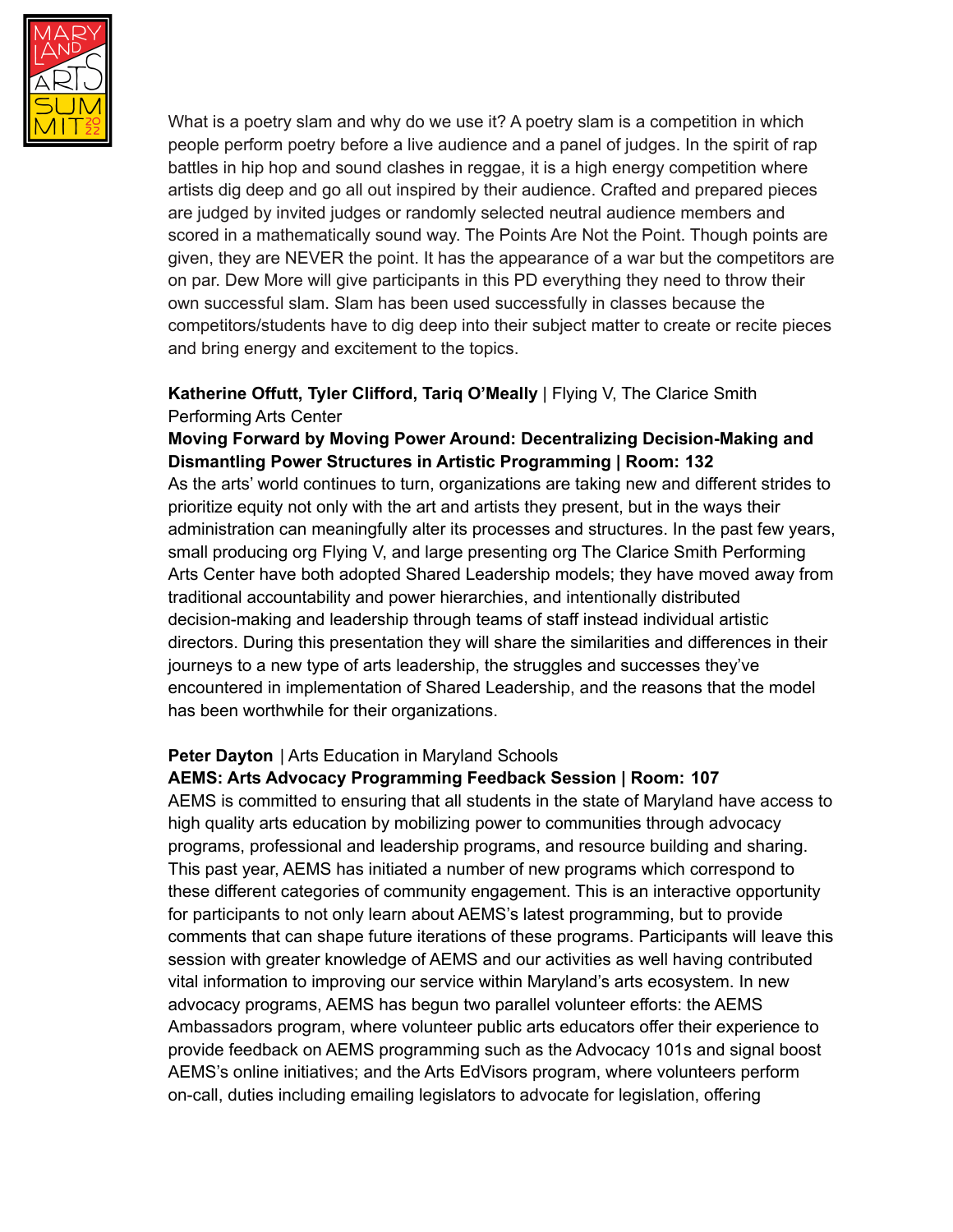

testimony, and sharing advocacy information and alerts that AEMS produces. In professional and leadership programs, AEMS piloted an Arts Educator / Artist Campaign School in collaboration with Maryland Citizens for the Arts. This professional learning community gave participants an opportunity to learn from experienced politicians and campaign advisors to learn about running a successful political election. In resource-building and sharing, AEMS has produced a series of freely available YouTube webinars entitled Advocacy 101s, where subject experts offer their experience and insights in the practic

### **Deborah Patterson**

### **Creative Placemaking: Indispensable Tool for Community Engagement | Room: 108**

You've probably all heard about the worldwide phenomenon of Creative Placemaking by now. If not, this is your opportunity to understand its fascinating history, the benefits to using it as your first step when engaging with communities of any kind or size, and why it is such an exceptional tool for anyone seeking grassroots change that honors, respects and empowers the community itself. Breakout groups will allow for discussion of its potential in the work you do, which in turn will be shared with the group at large. A short Q&A will conclude the session.

### **William Cochran, Teresa Cochran**

### **Public Art Essentials: Foundation Stones for Success | Room: 229**

This presentation and discussion on strategic, principles and best practices in public art focuses on topics that are not generally part of existing resources or how-to guides, yet are important keys to long-term success for artists, sponsors, administrators, stakeholders and the public. These essentials can strengthen most public art processes and programs, supporting the long-term success of the artwork and the community itself. Examples shown will include projects drawn from the panelists' combined six decades of experience in the public art field.

### **MSAC Info Session II for Arts Organizations | Room: 234**

Staff from the Maryland State Arts Council (MSAC) will share an overview of resources and opportunities available to independent artists, including: Creativity Grants, Independent Artist Awards, Heritage Awards, Folklife Apprenticeships, Public Art Across Maryland Grants, Emergency Grants, and Professional Development Opportunity Grants. Staff will also review the process for joining the MSAC Touring and Teaching Artist rosters, professional development offerings, and plans resulting from a year-long process of developing an artist employment initiative. Goals for participants include: 1) gaining a greater understanding of the opportunities that are available through MSAC to fund or inform artists' work; 2) making connections with MSAC staff; 3) removing barriers to accessing public funds and resources by getting answers to questions about MSAC opportunities. MSAC staff also hope to gain insights about the accessibility of MSAC's programs and the transparency of its processes through dialogue with participants.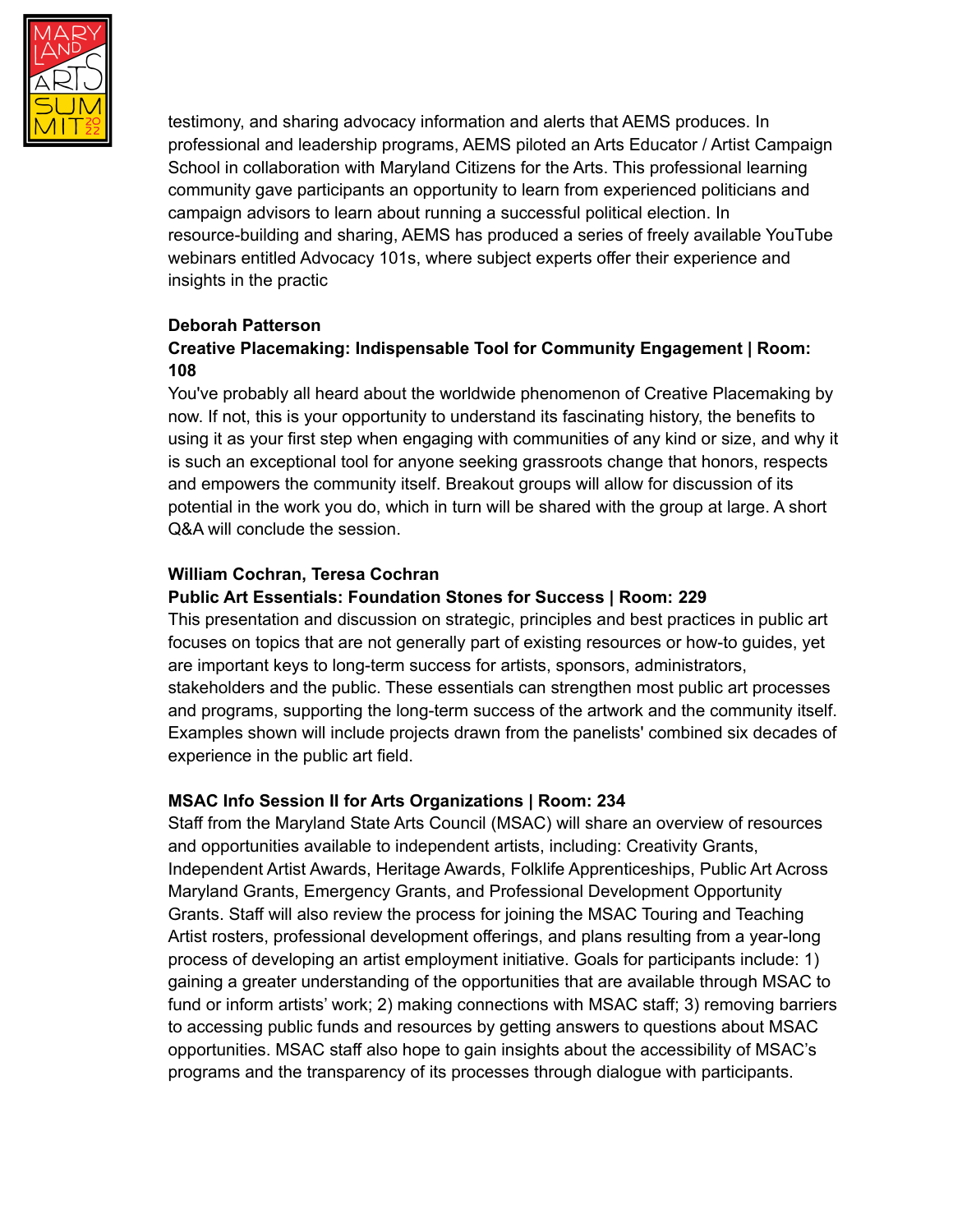

# **Artist Bazaar and Networking Event**

## Thursday, June 9, 5:30PM - 7:00PM

**Room: TRS 102 & Atrium**

# **Breakfast Day 2**

## Friday, June 10, 9:00AM - 10:00AM

### **Maryland State Arts Council**

### **Live Coffee with the Council | Room: Dance Tech 231**

Join the Maryland State Arts Council (MSAC) staff including Executive Director Steven Skerritt-Davis and councilors for a live edition of Coffee with the Council, the current iteration of the popular series of virtual conversations that MSAC began offering at the beginning of the pandemic as a way for the arts community to connect and share. This hour-long facilitated conversation will be participant-driven, so attendees are encouraged to bring questions and ideas for MSAC as well as questions and examples of inspiring work to share. Participant goals include: 1) sharing, hearing, and giving input on ideas for MSAC staff and council; 2) removing barriers to accessing public funds and resources by getting answers to questions about MSAC opportunities; 3) making connections with artists, arts leaders, and community members with similar aims for the arts sector; 4) gaining inspiration from fellow artists and arts leaders.

## **Session Time Block 5**

## Friday, June 10, 10:00AM - 11:00AM

### **Kibibi Ajanku**

### **Understanding the importance of Folklife Investigation as a Community Engagement and Audience Development Tool | Room: 107**

Purpose: Building Cultural Competency Within the Arts Sector while Building Back to Greater Capacity This 60-minute session will include a focused presentation highlighting research findings followed by a dynamic conversation about the importance of community engagement to build a strong and inclusive arts sector post pandemic. Through an exciting new Urban Arts Leadership curriculum component, Kibibi Ajanku currently enfolds Folklore training as a curriculum component of GBCA's Urban Arts Leadership training initiative for emerging leaders of Color. This component is the UAL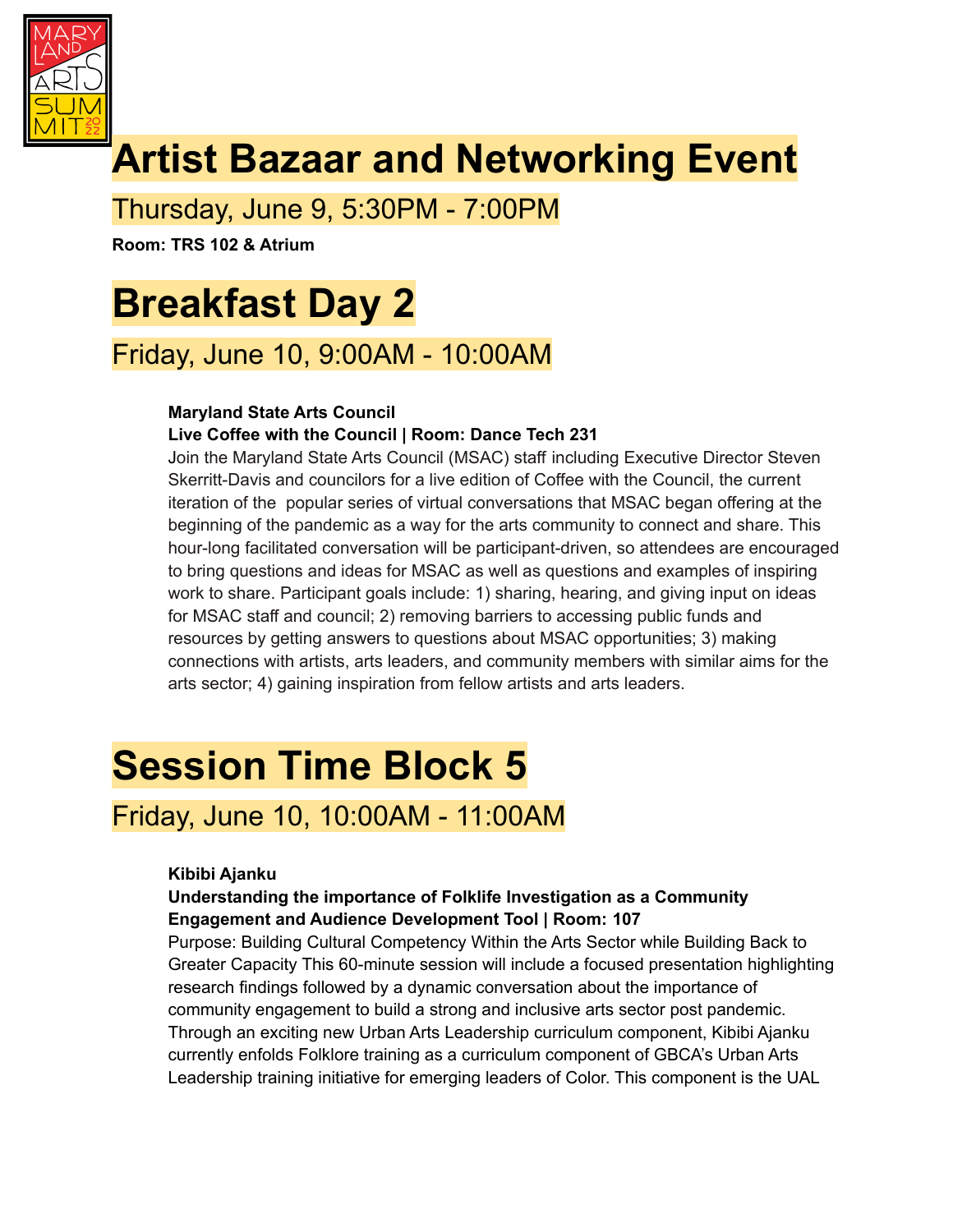

Field School. It is a deepened approach to impressing the importance of community engagement.

#### **Amy L. Bernstein Framing the All-Important "Ask" in a Grant Proposal | Room: 234**

The purpose of this hour-long session is to familiarize participants with the components of a strong "ask" statement within a grant proposal. I will provide a brief overview of the entire grant proposal (via PowerPoint) before we zero in on the primary "ask," aka, the needs statement. This scene-setting will take about 20 minutes. The remaining 40 minutes will have participants draft a 1- or 2-paragraph needs statement. They may do this work individually or in small teams. We will then share and discuss as many examples as time permits. We will conclude with a summary of take-aways. Participants are strongly encouraged to bring a laptop or paper and pen for writing.

### **Jim Doran**

### **Marketing Best Practices for Independent Artists | Room: 108**

Our evolving digital world is noisy, crowded, competitive and sometimes confusing. This discussion will cover why it's more important than ever to have an artist web presence, and helpful strategies to manage content, promotion and social media. Specifically, the following topics will be addressed: Domain names, hosting, choosing a content management system, integrating social media, search engine optimization, and a case study of using WordPress.

### **Zane Forshee, Christina Manceor, Robin McGinness** | Peabody Institute **Pitching Your Creative Idea: The Path to Funding, Skill Development, and Artistic Identity | Room: 132**

This case study session focuses on the development of Pitching Your Creative Idea at the Peabody Institute of Johns Hopkins. Designed for performing and creative artists, the course covers the impact of grants in an artistic career, how to research grant opportunities, and strategies to develop competitive projects with compelling materials. In this session, the creators of Pitching Your Creative Idea will discuss: The entrepreneurial skills gap that inspired Pitching Your Creative Idea The creation and evolution of the course Key components of grant writing that are covered Helpful grant writing resources available to the greater community (including how to access the upcoming Pitching Your Creative Idea Open Education Resource) Outcomes Peabody has seen as the course has become established within the curriculum.

### **Megan Lovely**

### **Story Seeds: Sowing Community | Room: Black Box 127**

How can stories encourage investment in our communities? Rooted in the flow of exchange embodied in farmers' markets, this workshop invites participants to share stories in connection to their local food communities. Through Story Circles and art-making, participants will explore the reciprocal relationships formed in the exchange of stories, how these relationships can strengthen the community as a whole, and how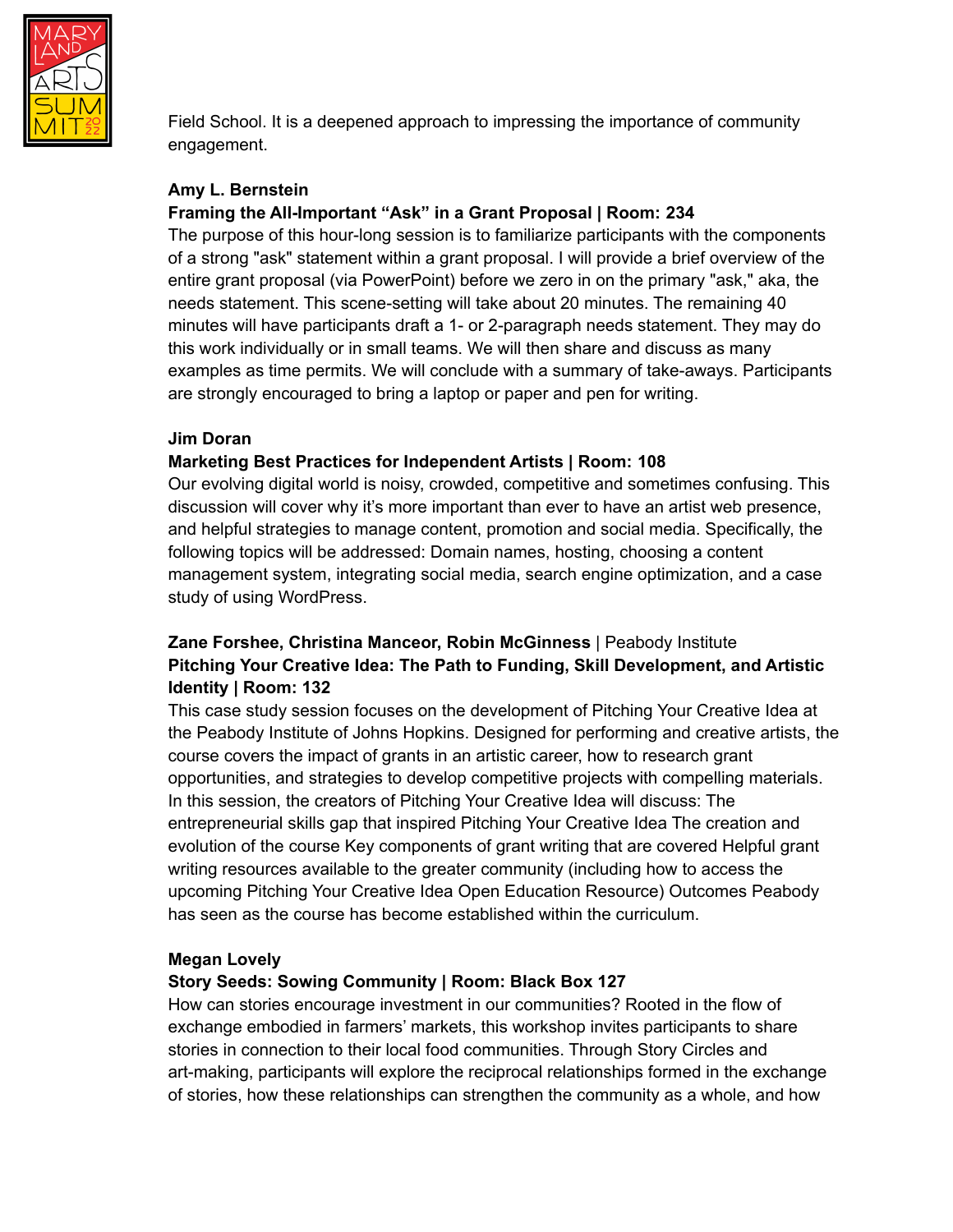

stories can be seeds for change. Localism, community-based theater, and emergent strategy will be woven into the dialogue, informing conversations about story and food sovereignty. Reflective writing will bookend the workshop, measuring the extent to which participants' consciousness of their community has developed. Participants will conclude the workshop thinking about what action they want to take with their stories. If what we pay attention to grows, then how can the intentional storying of our communities change who and what is at the table?

# **Session Time Block 6**

## Friday, June 10, 11:15AM - 12:15PM

### **Maura Dwyer, Sheila Gaskins, Tara Cariaso Puppetry, Masks and Crankies | Room: 234**

We aim to expose new intergenerational audiences to traditional art forms through teaching artist workshops, panel presentations, and collaborative performances. This particular panel opportunity will be a part of a larger series with workshops throughout the summer and a culminating event in October. Keeping in mind the impact the pandemic has had on learning and mental health, we will create a liberated space for storytelling and art-making that accommodates various learning styles, while fostering compassionate critical dialogue with our peer artist communities to reconnect and reimagine how these artforms take shape in our region. The goal of the panel will be to share how we are doing this (our pedagogy) and inspire others.

### **Elizabeth Kendall**

### **Interplay: Facilitating Change and Growth Through Individual and Collaborative Artmaking | Room: 123**

The interplay of opposites in artmaking is well known. Shadow cannot exist without light, volume requires line. This same interdependence exists within organizations as well: effective groups need the engagement of strong, self-aware individuals. In this session we will create individual paper sculptures and collaborative collages. As we create we will explore how creative activities and processes essential to artmaking can foster awareness of self and others, building cohesive groups and facilitating change.

### **Olu Woods, Mia Musa**

### **Creating Your Own Lane: A Roadmap for Emerging and Re-Emerging Artists | Room: 229**

Spiritual and practical tools for activating or reinvigorating the creative career you are called to do. Artists are well known for juggling: non arts and art-related careers, art career activities with art making, non career stuff with career stuff. Perhaps you are an emerging artist or you have transitioned to new things or want to resurrect some aspects of your artist self and this is a great time to address your foundations. Join a community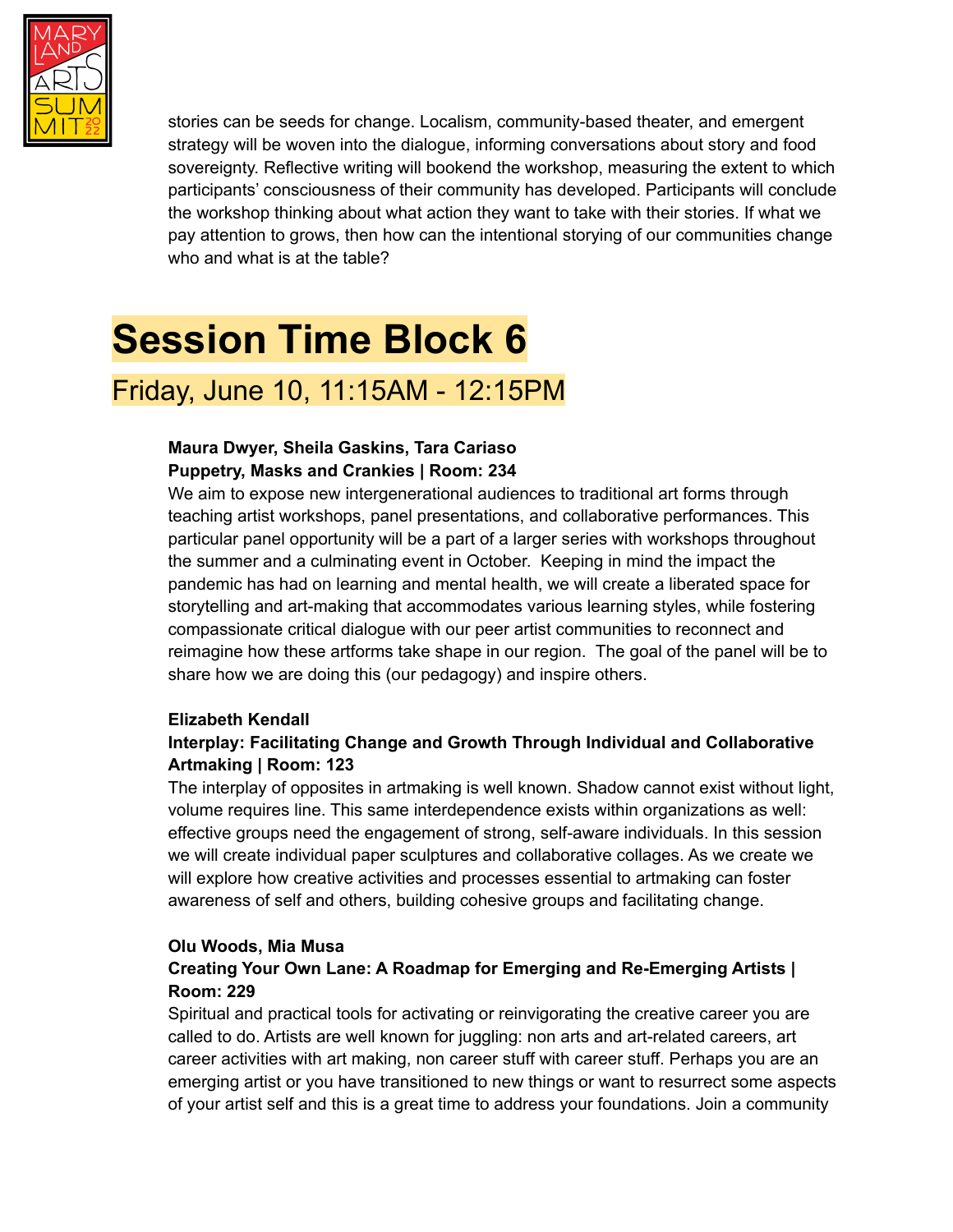

for Listening, Visioning, Synthesizing, Aligning, Communicating, Designing and Executing. Artists, curators and institutions can thrive by playing by their own rules and creating a lane for themselves. Even better, we can learn from past strategies and challenges to move things forward. We will leave this conversation with the very tools necessary. Participants can access our Creating Your Own Lane workbook. Workshop Elements include Historical, spiritual and practical pep talk Provide context to goals and process Give concrete tools 4 realizing goals The Intergalactic Conspiracy to Spread Your Creative Concept: an assessment of alternative wealth and spiritual tools to think BIGGER Planning Tools from vision boards to mission statements to business plans Idea Open Mic where participants can get feedback on their ideas or projects no matter what stage they are in.

#### **Jill Warzer**

### **The Storm is Passing Over- Maryland African American Music from Reconstruction to Civil Rights | Room: 132**

Participants will review the Peabody Institute Library online resources, "The Storm is Passing Over- African American Music in Maryland from Reconstruction to Civil Rights" and "Sounds and Stories"- audio and video interviews with contemporary Maryland based Black musicians, composers, performers and teachers; discuss ways to integrate this rich legacy into our work as educators, composers, performer and presenters; and consider opportunities to collaborate in these efforts going forward.

### **Alanah Nichole Davis**

### **We Are Not All Muralists | Room: 108**

In this session participants will define Community Art for themselves and navigate a theme of what it means to dabble in Community Engagement as independent artists, arts organizations and funders rooted in an idea that murals are not the ONLY intervention that can bring communities together, beautify or bring pride to Baltimore's youth and adults alike.

### **Afro House**

### **Disruptive Futurism with Afro House | Room: 107**

Alisha and Scott Patterson of Afro House discuss their approach to storytelling through an Afrofuturistic lense. Experience how Afro House harnesses the power of communal futurism through the 100 Year Symposium and their cosmic journey creating *Cloud Nebula,* the epic sci-fi Afrofuturistic opera ballet.

## **Artist Bazaar**

## Friday, June 10 12:00PM - 2:30PM

**Room: Dance Cube & Tech**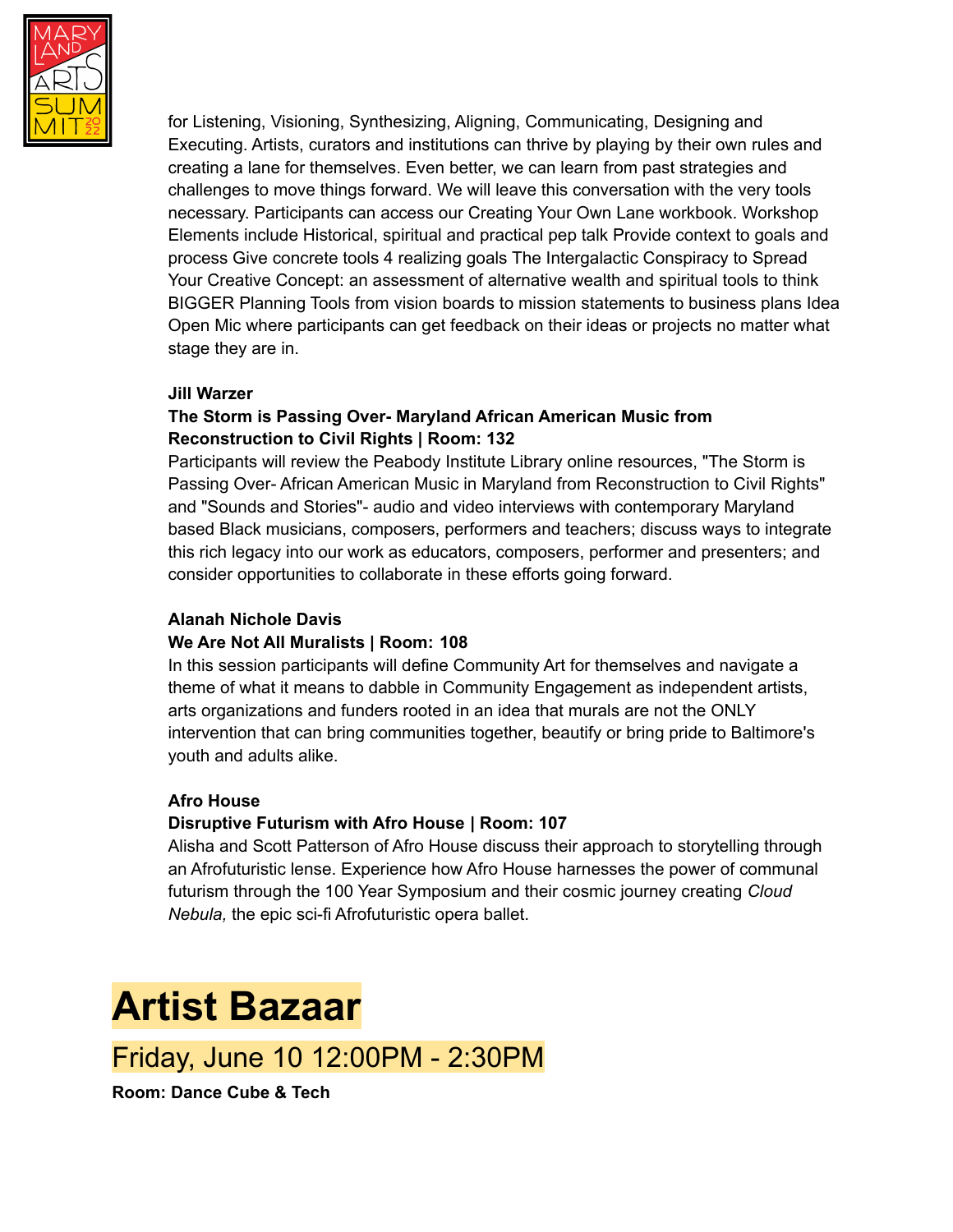

## **Lunch Day 2**

## Friday, June 10 12:15PM - 1:30PM

### **Rob Lee-Podcast, Zoe Lintzeris The Truth In This Art Live at UMBC | Room: 123**

A 40-minute podcast interview with an artist discussing their artistic journey, process and life story. Hosted by cultural curator and host of Truth In This Art Rob Lee.

# **Closing**

## Friday, June 10 2:00PM - 3:00PM

### **Afro House Performance** *Kojo Astronaut* **| Room: PT 103**

In the great beyond of space resides Kojo Astronaut, a cosmic shaman traversing the multiverse, fueled by voice, piano, and a Fender Rhodes. His offerings consist of protest music written through an Afrofuturistic lens. This performance is about love, liberation and the ways in which we navigate our relationship to our planet, our solar system and beyond. Composed and performed by pianist Scott Patterson, the blend of classical, soul and rock music are futuristic, emotive and luxuriant.

### **Schedule**

**Day One**

| 9:00-11:00AM    | Check In                                     |
|-----------------|----------------------------------------------|
|                 | MDVLA table engagement                       |
| 10:00AM         | Welcome                                      |
|                 | Youth Performance by Living Classrooms Youth |
| 11:15AM-12:15PM | Session Time Block 1                         |
| 12:15AM-1:30PM  | Lunch                                        |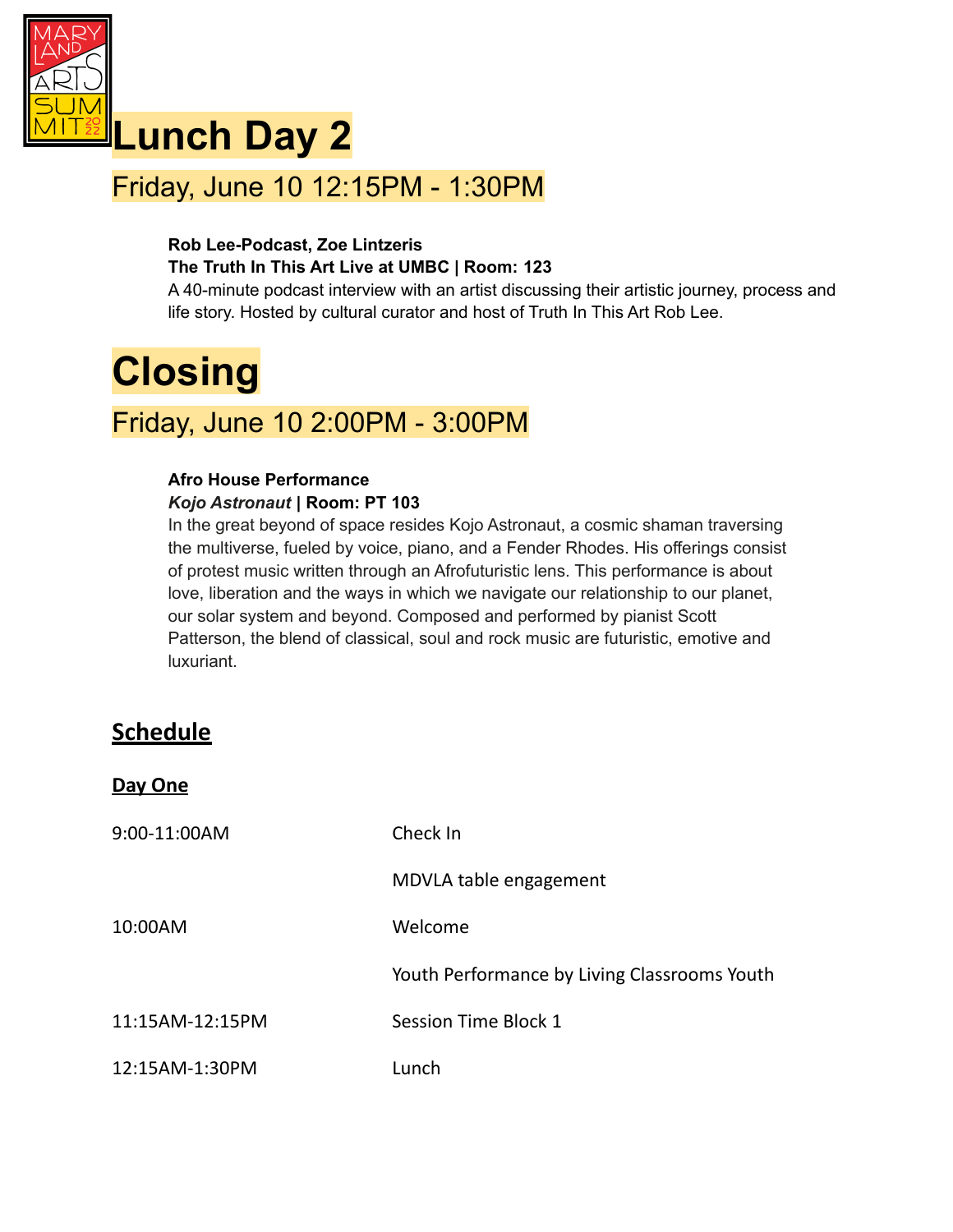

|                  | Hey Independent, Discouraged by lack of support to   |
|------------------|------------------------------------------------------|
|                  | you as a business? Let's talk. With Jennifer RIdgway |
| 1:45-2:45PM      | <b>Session Time Block 2</b>                          |
| 3:00-4:00PM      | <b>Session Time Block 3</b>                          |
| $4:15 - 5:15$    | Session Time Block 4                                 |
| 5:30-7:00pm      | <b>Artist Bazaar Night Market</b>                    |
|                  | <b>Networking Reception</b>                          |
| Day 2            |                                                      |
| 10:00-11:00AM    | <b>Session Time Block 5</b>                          |
| 11:15AM-12:15PM  | Session Time Block 6                                 |
| 12:15AM-1:30PM   | Lunch                                                |
|                  | The Truth In This Art Live at UMBC with Rob Lee      |
| 12:00-2:30PM (?) | <b>Artist Bazaar Hours</b>                           |
| $2:00 - 3:00$ pm | Closing                                              |
|                  | Afro House                                           |

### **STAFF AND BOARD LIST ON NEXT PAGE**

### **Staff**

Nicholas Cohen, Executive Director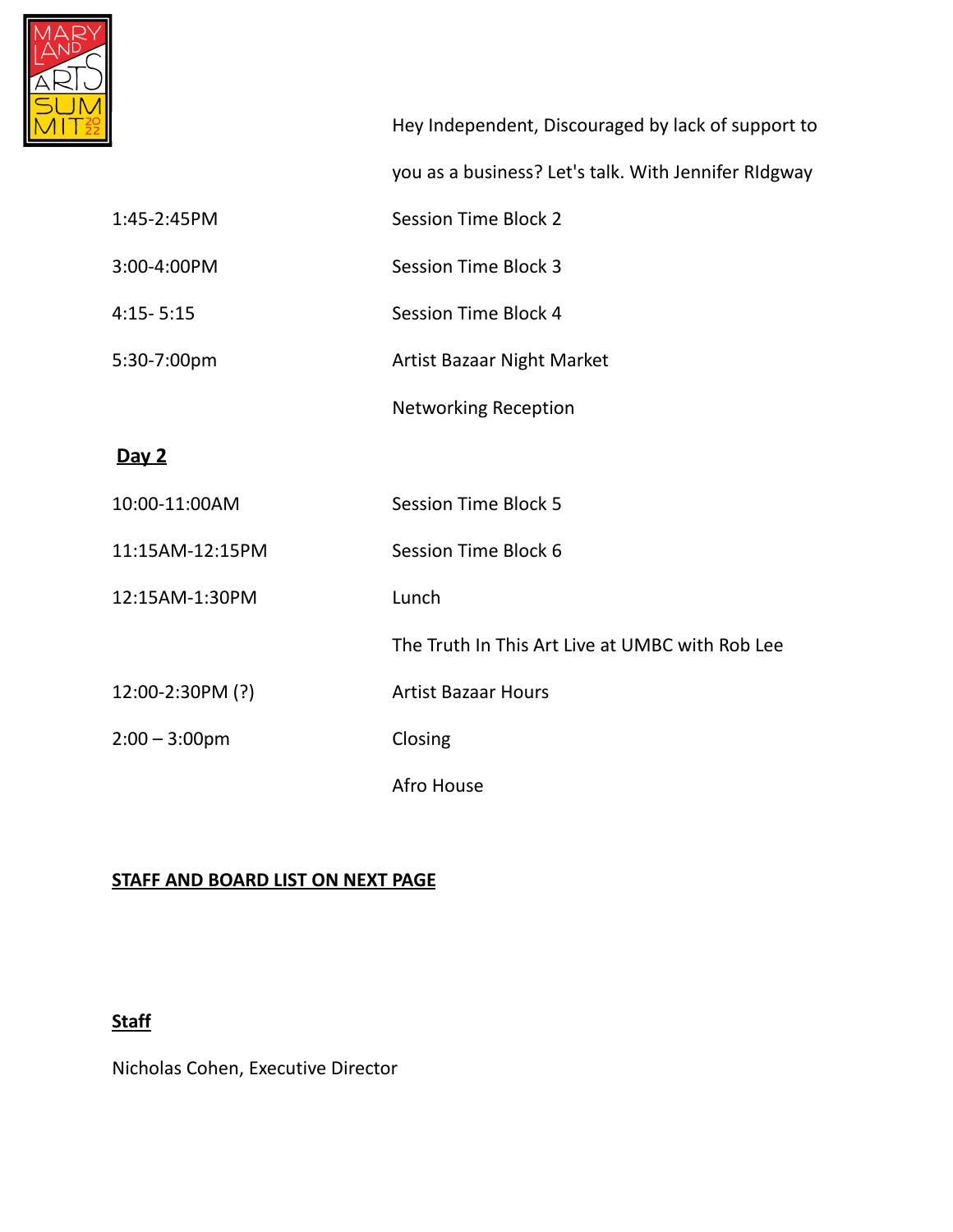

Amanda Morell, Program Manager

Safiyah Cheatam, Program Coordinator

Diamon Fisher, Special Program Coordinator

### **Board**

April Nyman, Chair

Marva Jo Camp,Vice Chair

Carole Alexander, Secretary

Daniel Singh, Treasurer

Terri Allen

Christopher Bedford

Doreen Bolger

Ardath Cade

Navasha Daya

Carla Du Pree

Brandon Hansen

Monica Jeffries Hazangeles

Suzan Jenkins

George Johnston

Peter Kjome